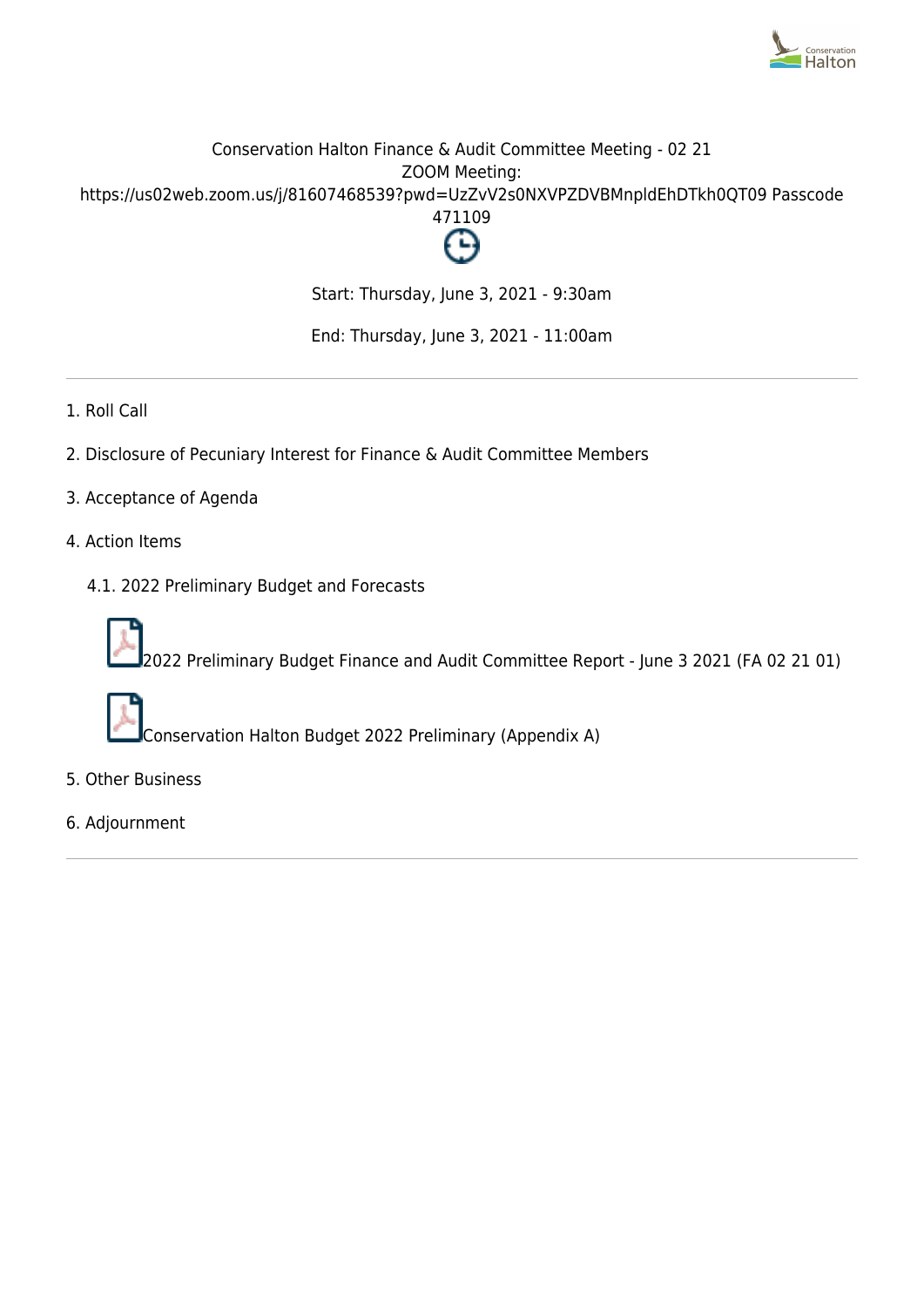

| <b>REPORT TO:</b>   | <b>Finance &amp; Audit Committee</b>  |
|---------------------|---------------------------------------|
| <b>REPORT NO: #</b> | FA 02 21 01                           |
| <b>FROM:</b>        | Marnie Piggot, Director Finance       |
| <b>DATE:</b>        | June 3, 2021                          |
| <b>SUBJECT:</b>     | 2022 Preliminary Budget and Forecasts |

### **Recommendation**

THAT the Finance & Audit Committee recommends to the Conservation Halton Board of Directors that the attached 2022 preliminary budget be **approved for budget discussion purposes with funding watershed municipalities;**

And

THAT preliminary design, engineering, and consultation costs included in the 2022 budget that may be incurred in 2021 for the Crawford Lake Boardwalk capital project **be approved and funded by the Conservation Areas Capital Reserve if required until formal funding agreements are confirmed.**

### **Executive Summary**

The development of the 2022 preliminary budget was based on Conservation Halton's current budget practices. The preliminary budget balances the delivery of core programs and services, with strategic priorities, inflationary and growth-related pressures and potential COVID-19 impacts on Conservation Areas park programs.

The 2022 preliminary budget financial amounts are contained in the financial attachment (Appendix A). This report provides an overview of the 2022 preliminary budget, major drivers of the budget increase and details on proposed capital projects.

Budget impacts of the Conservation Authority Act regulation revisions will be considered in the coming months when Ministry of the Environment, Conservation and Parks (MECP) staff and the CA Act Working Group are closer to confirming the provisions related to municipal levies and requirements for non-mandatory programs and services.

The 2022 preliminary budget totals almost \$40.2 million and is outlined in the chart below. The budget amounts are segregated according to Conservation Halton's primary budget categories with Watershed Management & Support Services (WMSS) totalling \$22 million and the Conservation Areas at \$18.2 million. The combined operating budget totals approximately \$33.4 million and the capital budget totals \$6.8 million.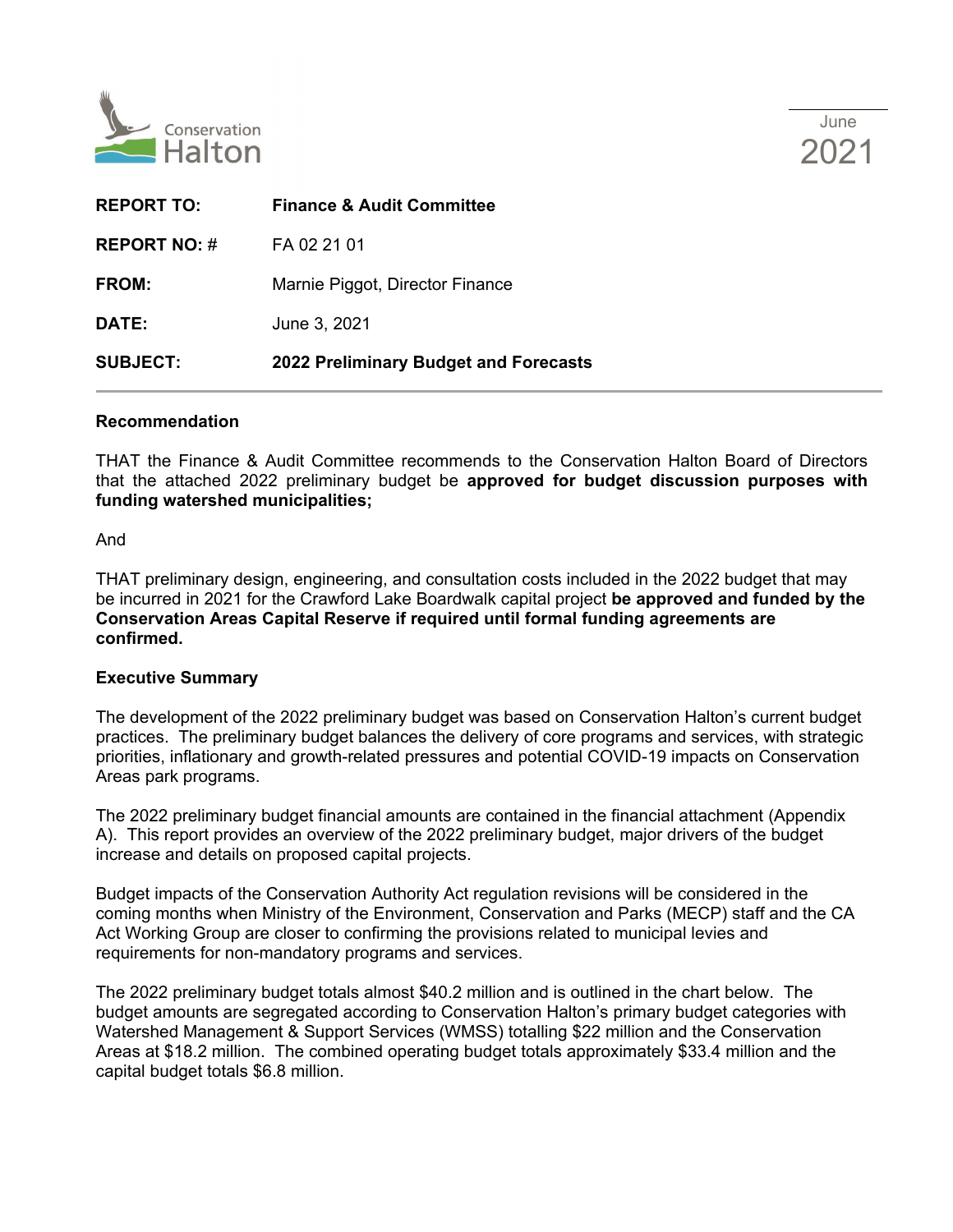

|                                                           | 2022               |                  |                  |
|-----------------------------------------------------------|--------------------|------------------|------------------|
|                                                           | <b>Preliminary</b> |                  | Increase /       |
| <b>Programs</b>                                           | <b>Budget</b>      | 2021 Budget      | <b>Decrease</b>  |
|                                                           |                    |                  |                  |
| <b>Watershed Management &amp; Support Services (WMSS)</b> |                    |                  |                  |
| Operating                                                 | 18,557,966<br>\$   | \$<br>17,590,970 | \$<br>964,996    |
| State of Good Repair (SOGR Levies)                        | \$<br>480,500      | \$<br>478,500    | \$<br>2,000      |
|                                                           | \$<br>19,038,466   | \$<br>18,069,470 | \$<br>966,996    |
| Capital                                                   | 2,931,970<br>S     | \$<br>3,761,698  | \$<br>(829, 728) |
| <b>Subtotal WMSS Budget</b>                               | \$21,970,436       | \$<br>21,831,168 | \$<br>137,268    |
|                                                           |                    |                  |                  |
| <b>Conservation Areas</b>                                 |                    |                  |                  |
| Operating                                                 | 14,385,263<br>\$   | \$<br>13,843,514 | \$<br>541,749    |
| Capital                                                   | 3,812,903<br>S     | \$<br>1,143,412  | \$<br>2,669,491  |
| <b>Subtotal Conservation Areas Budget</b>                 | \$18,198,166       | \$<br>14,986,926 | 3,211,240<br>S   |
|                                                           |                    |                  |                  |
| <b>Total Budget</b>                                       | \$40,168,602       | 36,818,094<br>S  | 3,348,508<br>S   |

### **Highlights of the 2022 preliminary budget include:**

- The 2022 preliminary budget has increased by \$3.3 million over the 2021 budget of \$36.8 million. Major drivers of the budget increase include:
	- $\circ$  \$663,985 in staff salary and benefits costs based on a 1.75% inflation increase. Total overall staff full-time equivalents (FTE) have not changed from the 2021 budget;
	- o \$100,000 in legal expenses related to Planning & Regulation activities;
	- $\circ$  \$150,000 in insurance expenses based on 2021 insurance premiums increases; and
	- $\circ$  \$2,280,000 for the Crawford Lake Boardwalk capital project with the recent announcement of the successful Investing in Canada Infrastructure Program (ICIP) grant.
- The Conservation Areas operating surplus in the 2022 preliminary budget of \$372,118 is higher than the 2021 budget surplus of \$251,284 and assumes a conservative recovery from the COVID-19 impacts on park programs.
- Municipal funding in the 2022 preliminary budget is \$10,792,456. The proposed municipal funding increase of 3.5% or \$361,577 is within Region of Halton guidelines established for the 2021 budget. Operating and capital forecasts have been prepared with annual municipal funding increases ranging from 3.1% to 4.5%. There is no new debt financing required in the 2022 preliminary budget.
- Municipal State of Good Repair (SOGR) levies are proposed to increase by \$2,000 in line with previous budget forecasts. A reallocation of \$60,000 from the Dams & Channels SOGR levy to the Facilities SOGR levy is recommended in the 2022 budget consistent with the reserve funding level in the Facilities Asset Management Plan.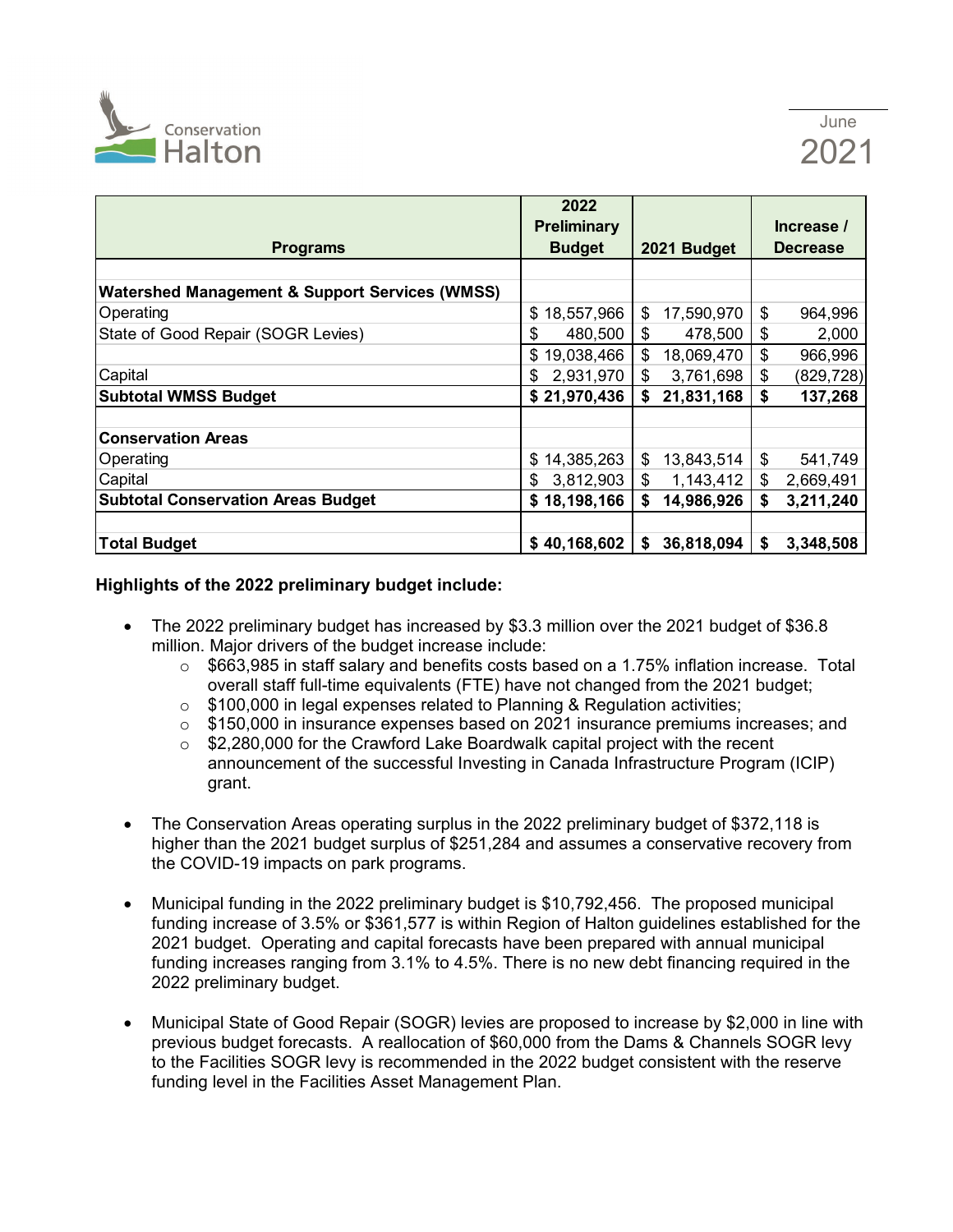

Conservation Halton staff will be submitting the 2022 preliminary budget to Regional staff in the summer for their review and consideration. A comprehensive Budget & Business Plan document will be prepared in time for final budget approval by the Conservation Halton Board of Directors in October.

### **Report**

### **2022 Preliminary Operating Budget**

The operating budget of \$33.4 million provides for an investment of \$19 million in Watershed Management and Support Services (WMSS) programs and an investment of \$14.4 million in the Conservation Areas. The following graph shows the distribution of the operating budget by department.



Inflation has been assumed generally at a rate of 1.5-2.0% for 2022. The Bank of Canada aims to keep inflation at the 2 per cent midpoint of an inflation-control target range of 1 to 3 per cent.

### **Investing in Watershed Management & Support Services**

The WMSS 2022 preliminary operating budget totals slightly over \$19 million. WMSS Operating Expense and Funding amounts are detailed in the chart below. The budget increase of \$968,966 is largely funded by program revenue, grants, reserves and internal chargebacks. Municipal operating funding for WMSS programs is proposed to increase by \$348,393 for programs and services and by \$2,000 to fund increases to the State of Good Repair Levies for dams, channels, and facilities.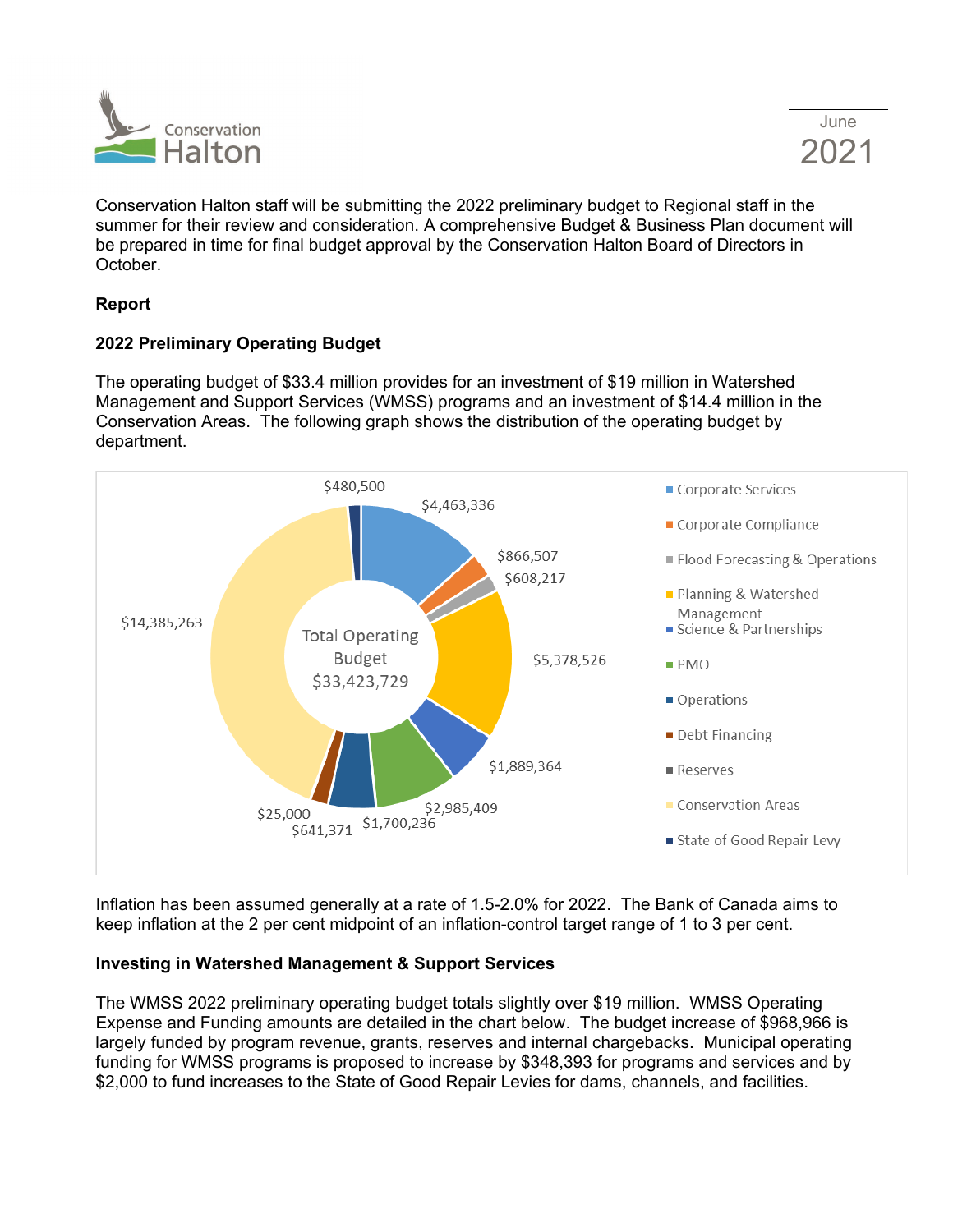

|                                                            | 2022               |                          |             |                  |
|------------------------------------------------------------|--------------------|--------------------------|-------------|------------------|
|                                                            | <b>Preliminary</b> |                          |             | Increase /       |
| <b>Watershed Management &amp; Support Services (WMSS)</b>  | <b>Budget</b>      |                          | 2021 Budget | <b>Decrease</b>  |
| <b>Operating Expenses:</b>                                 |                    |                          |             |                  |
| <b>Staff Salary &amp; Benefits</b>                         | \$<br>13,191,614   | \$                       | 12,481,385  | \$<br>710,229    |
| Materials & Supplies                                       | \$<br>1,119,146    | \$                       | 713,842     | \$<br>405,304    |
| <b>Purchased Services</b>                                  | \$<br>2,841,184    | \$                       | 3,124,481   | \$<br>(283, 297) |
| Financial                                                  | \$<br>79,000       | \$                       | 74,045      | \$<br>4,955      |
| <b>Internal Chargebacks</b>                                | \$<br>660,651      | \$                       | 552,972     | \$<br>107,679    |
| Debt Financing Charges                                     | \$<br>641,371      | \$                       | 619,245     | \$<br>22,126     |
| Transfer to Reserves - Land Securement                     | \$<br>25,000       | \$                       | 25,000      | \$               |
| Transfer to Reserves - SOGR Levy Dams & Channels           | \$<br>316,500      | $\overline{\mathcal{E}}$ | 376,500     | \$<br>(60,000)   |
| Transfer to Reserves - SOGR Levy Buildings                 | \$<br>164,000      | \$                       | 102,000     | \$<br>62,000     |
| <b>Total Operating Expenses - WMSS</b>                     | \$19,038,466       | \$                       | 18,069,470  | \$<br>968,996    |
| <b>Funding of Operating Expenses:</b>                      |                    |                          |             |                  |
|                                                            | 3, 192, 120        | \$                       | 2,691,458   |                  |
| Program Revenue                                            | \$                 |                          |             | \$<br>500,662    |
| Ministry of Natural Resources & Forestry - Operating Grant | \$<br>155,034      | \$                       | 155,034     | \$               |
| <b>Municipal Funding</b>                                   | 9,688,493          | \$                       | 9,340,100   | \$<br>348,393    |
| Municipal Funding - State of Good Repair Levies Dams &     |                    |                          |             |                  |
| <b>Channels and Buildings</b>                              | \$<br>480,500      | \$                       | 478,500     | \$<br>2,000      |
| Other Grants & Program Funding                             | \$<br>3,142,438    | \$                       | 3,231,098   | \$<br>(88, 660)  |
| Internal Chargeback Recoveries                             | \$<br>2,206,381    | \$                       | 2,145,780   | \$<br>60,601     |
| Transfers from Reserves - WMSS Stabilization, Water        |                    |                          |             |                  |
| Festival, Stewardship and Restoration                      | \$<br>173,500      | \$                       | 27,500      | \$<br>146,000    |

**Staff Salary & Benefits** increases include:

- 2.75 FTE staff changes costing \$275,542 funded primarily by program revenue and other grants;
- Increased staff compensation of \$296,652 based on a 1.75% inflationary increase to the staff salary bands. Salaries are based on 96% of the top of the salary bands that approximate actual salary levels; and
- Benefit expense increases estimated to cost \$138,035.

### **Materials & Supplies and Purchased Services**

A large part of the changes in these categories are the result of shifts between supplies and services for the Partnership Projects planned for 2022 that are fully funded by project grants and internal chargebacks to the projects.

Purchased Services also includes increased WMSS insurance costs of \$50,000 and a \$100,000 increase in the Planning & Regulation legal budget based on current increased activities. Staff are recommending that the \$100,000 increase in legal budget for 2022 be funded by a transfer from the WMSS Stabilization Reserve to assess whether a long-term legal budget increase is needed.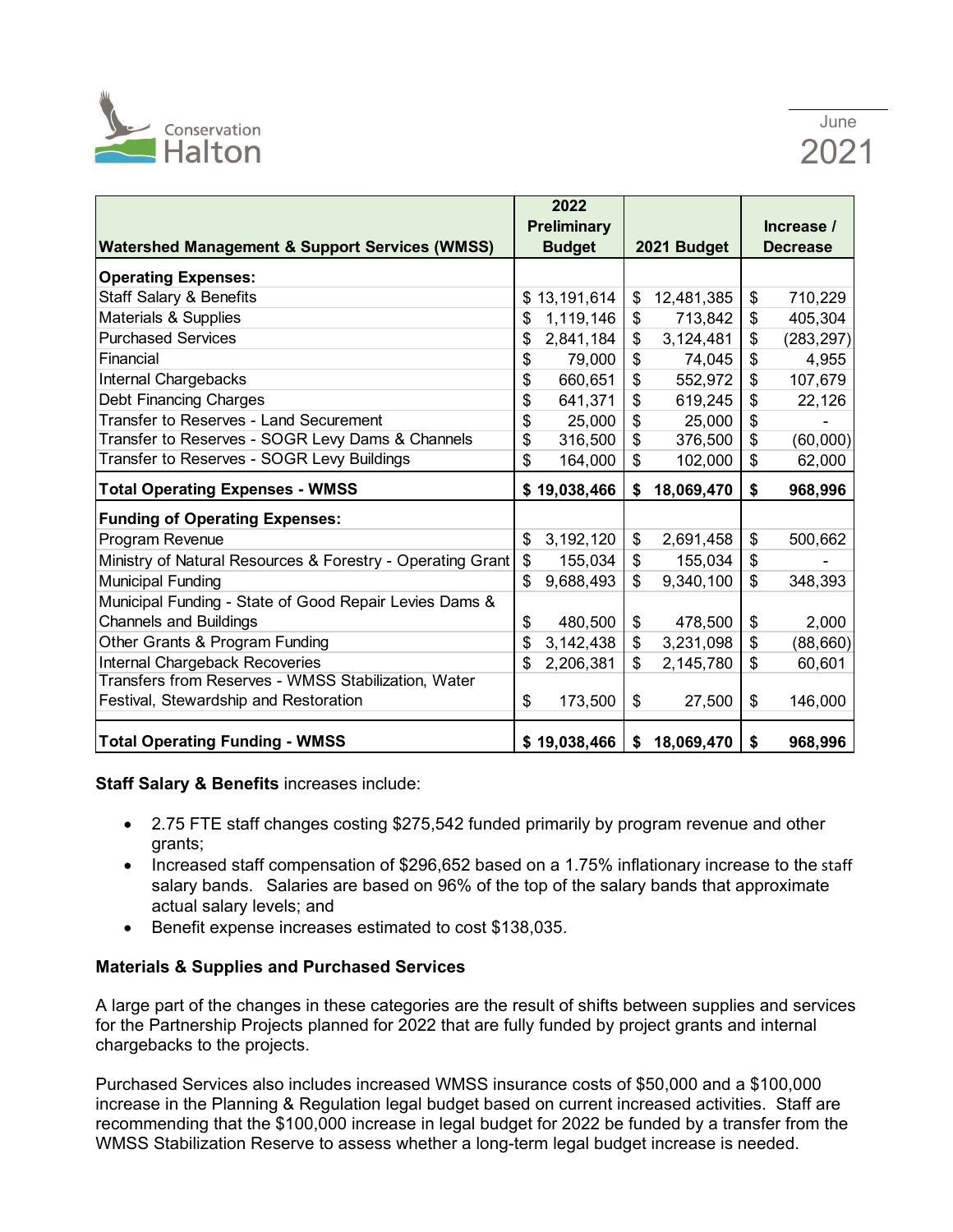



### **Debt Financing Charges**

Debt Financing Charges in the 2022 preliminary operating budget of 641,371 includes \$591,371 municipal debt financing charges and \$50,000 for principal and interest payments on the property acquisition loan from the Hamilton Community Foundation (HCF). The original property loan received in 2015 was \$858,000. After the loan renewal in December 2020 the HCF loan balance at December 31, 2020 was \$212,369 and is anticipated to be repaid by July 2025.

Municipal debt financing charges are based on the amounts in the 2021 budget forecast for 2022 provided by Halton Region staff. Debt financing charges are subject to change when updated by Halton Region staff with the budget submission. Debt financing charges are currently calculated based on interest rates ranging between 3.0%-3.2%, with repayment over thirty years for the Kelso Dam Capital Project and twenty years for other projects. Projects that have been debt financed to date include significant dams and channels capital projects and Administration Office major renovations. The Halton Region loan balance as of December 31, 2020 was \$4,879,328.

### **State of Good Repair (SOGR) Levy**

An increase of \$2,000 in the SOGR Levy is included in the 2022 preliminary budget for Facilities consistent with the 2022 forecast amount included in the 2021 budget. A reallocation of \$60,000 from the Dams & Channels SOGR levy to the Facilities SOGR levy is recommended in the 2022 budget to meet annual reserve level funding target in the Facilities Asset Management Plan.

The State of Good Repair Levy amounts are transferred to the Watershed Management Capital and Building SOGR Reserve to fund future capital works.

### **Program Revenue**

The majority of this revenue increase is related to estimated planning and permit fees based on significantly increased activity in 2020 and projected trends related to the Halton Region allocation program.

### **Investing in our Parks**

The Conservation Areas 2022 preliminary operating budget provides for an investment of \$14,385,263 into the Conservation Areas. Operating expenses have increased by \$541,749 as detailed in the chart below.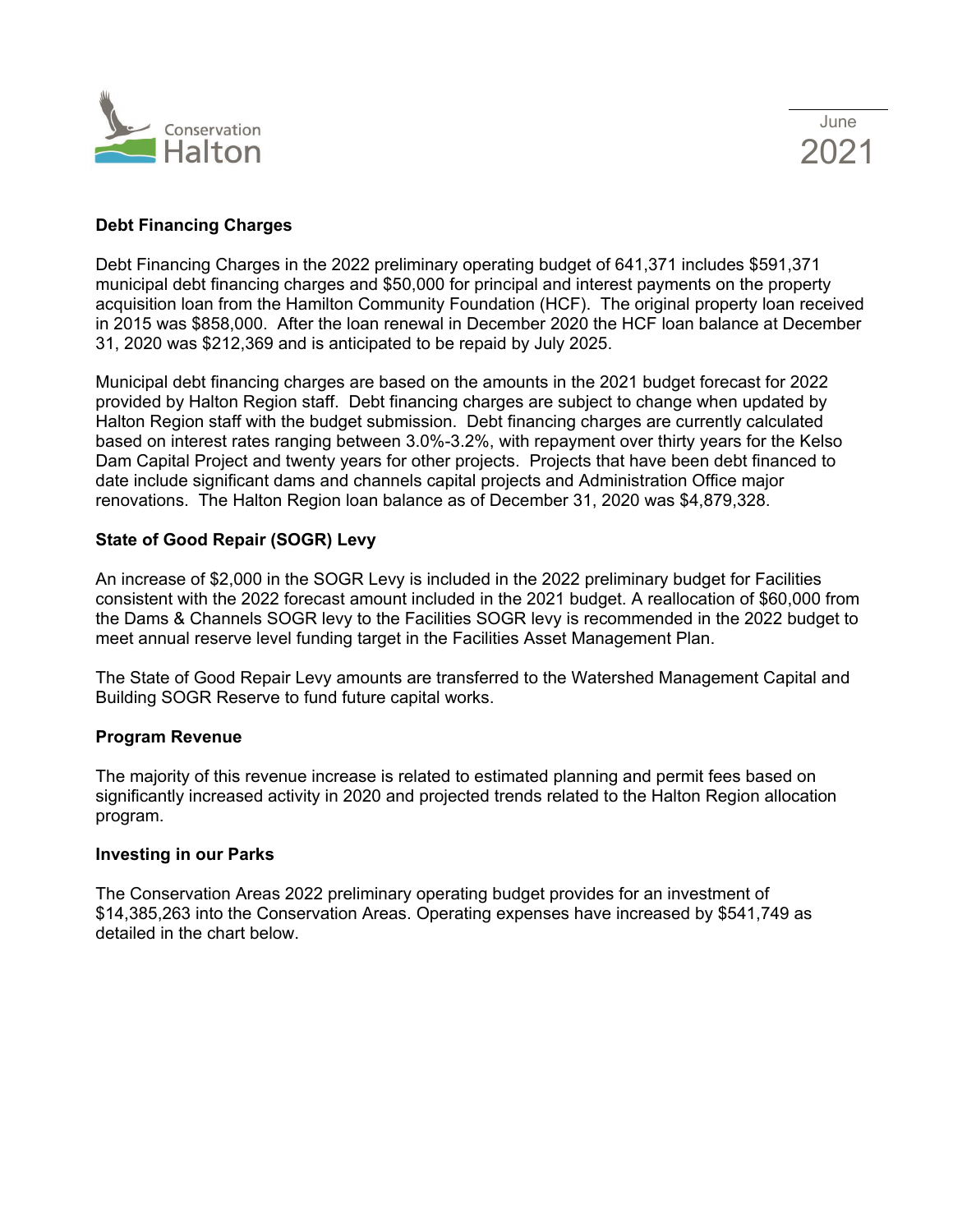

|                                                        | 2022               |                  |                                    |
|--------------------------------------------------------|--------------------|------------------|------------------------------------|
|                                                        | <b>Preliminary</b> |                  | Increase /                         |
| <b>Conservation Areas</b>                              | <b>Budget</b>      | 2021 Budget      | <b>Decrease</b>                    |
| <b>Operating Expenses:</b>                             |                    |                  |                                    |
| <b>Staff Salary &amp; Benefits</b>                     | \$<br>8,057,964    | \$<br>8,104,208  | \$<br>(46, 244)                    |
| Materials & Supplies                                   | \$<br>1,874,353    | \$<br>1,844,639  | \$<br>29,714                       |
| <b>Purchased Services</b>                              | \$<br>2,245,528    | \$<br>1,953,983  | \$<br>291,545                      |
| Financial                                              | \$<br>471,200      | \$<br>296,200    | \$<br>175,000                      |
| <b>Internal Chargebacks</b>                            | \$<br>1,364,100    | \$<br>1,393,200  | \$<br>(29, 100)                    |
| Transfer to Reserve - Operating Surplus                | \$<br>372,118      | \$<br>251,284    | \$<br>120,834                      |
| <b>Total Operating Expenses - Conservation Areas</b>   | \$14,385,263       | 13,843,514<br>\$ | 541,749<br>\$                      |
| <b>Funding of Operating Expenses:</b>                  |                    |                  |                                    |
| <b>Program Fees</b>                                    | \$13,946,430       | 13,416,330<br>\$ | \$<br>530,100                      |
| Municipal Funding - Park Education programs & Outreach | \$<br>361,463      | \$<br>355,279    | $\boldsymbol{\mathsf{s}}$<br>6,184 |
| Internal Chargeback Recoveries                         | \$<br>77,370       | \$<br>63,290     | \$<br>14,080                       |
| <b>Transfer from Reserves</b>                          | \$                 | \$<br>8,615      | \$<br>(8,615)                      |
| <b>Total Operating Funding - Conservation Areas</b>    | \$14,385,263       | 13,843,514<br>\$ | 541,749<br>S                       |

**Staff Salary & Benefits** are decreasing by (\$46,244) as a result of a reduction in 3.0 FTE positions offset by increased seasonal salaries and benefits.

**Internal Chargebacks** to the Conservation Areas for support services have decreased in the 2022 preliminary operating budget by (\$29,100) related to support staffing changes and estimated allocation of time spent on park programs.

**Purchased Services** increase of \$291,545 includes estimated insurance costs increases of \$100,000 based on 2021 premiums. Also included in the category is \$105,000 in services related to Digital Transformation initiatives.

**Financial** expense increase of \$175,000 is attributed to increased credit card fees and point of sales system fees. These expense increases are more than offset by proposed increased park program fees.

**Program fees** have been conservatively increased by \$530,100 with the impacts of COVID-19 on park programs unknown at this time. This revenue increase is based on assumed continued growth in park visitation and the implementation of fee increases approved for spring 2021 that have been delayed until after the current provincial shutdown.

### **2022 Preliminary Capital Budget**

The 2022 preliminary capital budget represents an investment of \$6.7 million into infrastructure and studies allocated to WMSS programs of \$2.9 million and Conservation Areas of \$3.8 million.

The capital budget provides funding for the rehabilitation of flood control infrastructure, updating of flood plain mapping, investments in digital transformation and technology upgrades, vehicle and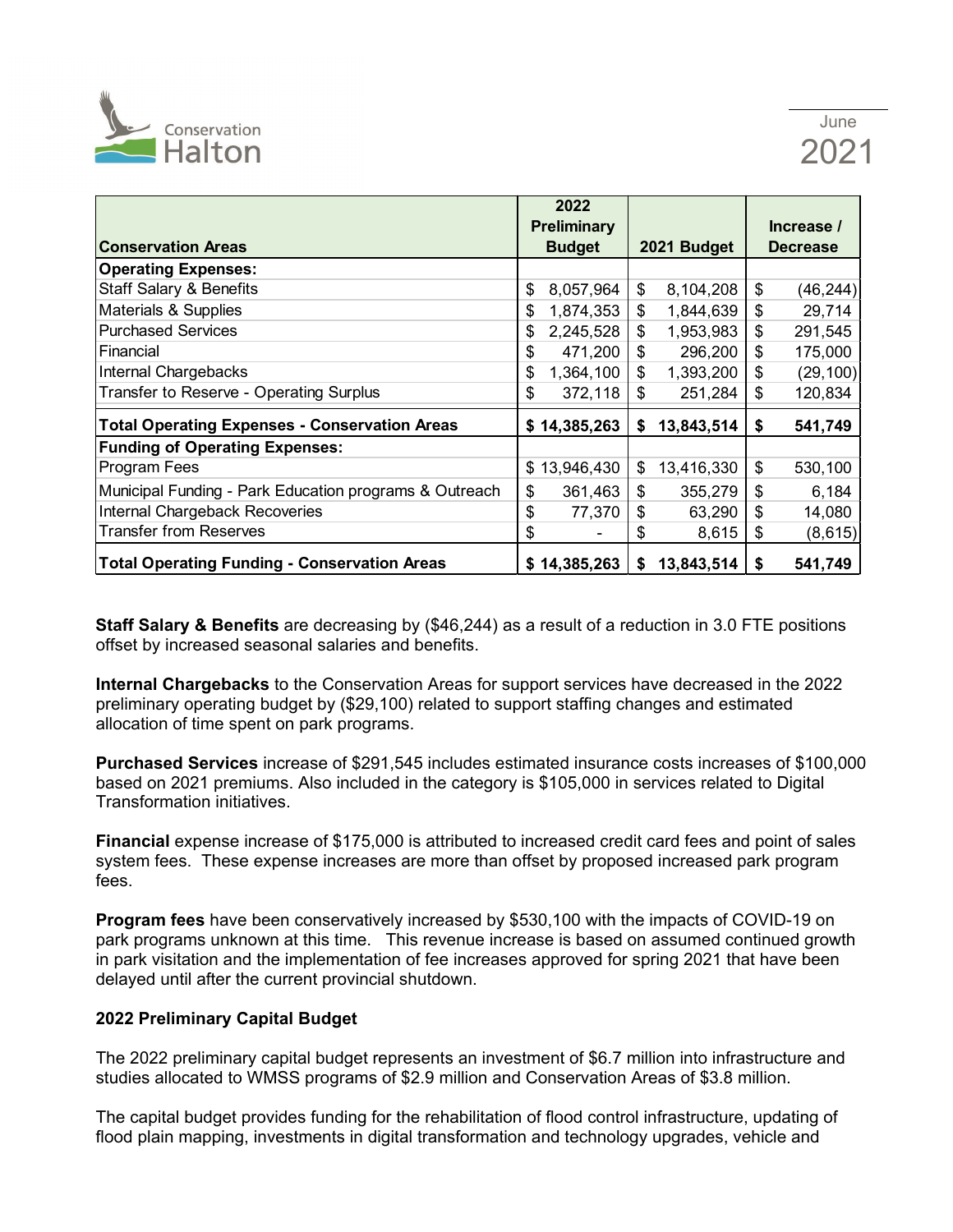

equipment replacements, development of studies and plans, managing the impacts of Emerald Ash Borer, land management initiatives and infrastructure improvements at the Conservation Areas.

|                                                    | 2022<br><b>Preliminary</b> |                 | Increase /       |
|----------------------------------------------------|----------------------------|-----------------|------------------|
| <b>Capital Budget</b>                              | <b>Budget</b>              | 2021 Budget     | <b>Decrease</b>  |
| <b>Capital Expenses:</b>                           |                            |                 |                  |
| Dams & Channels SOGR Maintenance                   | \$<br>700,970              | \$<br>1,203,000 | \$<br>(502, 030) |
| Flood Forecasting & Warning Program                | \$<br>90,000               | \$<br>70,000    | \$<br>20,000     |
| Flood Plain Mapping                                | \$<br>525,000              | \$<br>500,000   | \$<br>25,000     |
| <b>Emerald Ash Borer</b>                           | \$<br>820,000              | \$<br>820,000   | \$               |
| <b>Digital Transformation</b>                      |                            |                 |                  |
| -IT Infrastructure                                 | \$<br>52,000               | \$<br>122,000   | \$<br>(70,000)   |
| -Document Digitization                             | \$<br>200,000              | \$              | \$<br>200,000    |
| <b>PMO Facilities</b>                              |                            |                 |                  |
| Administration Office SOGR & Renovations           | \$<br>200,000              | \$<br>570,136   | \$<br>(370, 136) |
| <b>Other Projects</b>                              |                            |                 |                  |
| Compensation Review, Asset Management Plan Update, |                            |                 |                  |
| GIS Data, Property Management, Watershed Planning, |                            |                 |                  |
| <b>WMSS Vehicles</b>                               | \$<br>344,000              | \$<br>476,562   | \$<br>(132, 562) |
| <b>Subtotal Capital Expenses - WMSS</b>            | \$<br>2,931,970            | \$<br>3,761,698 | \$<br>(829, 728) |
| <b>Conservation Areas</b>                          |                            |                 |                  |
| -Facility, Infrastructure & Ski Hill               | \$<br>1,432,903            | \$<br>1,018,412 | \$<br>414,491    |
| -Crawford Lake Boardwalk                           | \$<br>2,280,000            | \$              | \$<br>2,280,000  |
| -Kelso Quarry Park / Area 8                        | \$<br>100,000              | \$<br>125,000   | \$<br>(25,000)   |
| <b>Subtotal - Conservation Areas</b>               | \$<br>3,812,903            | \$<br>1,143,412 | \$<br>2,669,491  |
| <b>Total Capital Projects</b>                      | \$<br>6,744,873            | \$<br>4,905,110 | \$<br>1,839,763  |

### **Watershed Management & Support Services Capital Investments:**

**Dams & Channels SOGR Maintenance** costs of \$700,970 are based on staff assessments of capital work priorities according to consulting engineering studies such as dam safety reviews. These costs are assumed to be funded 50% provincially and 50% municipally through the State of Good Repair Levy reserve funding. The overall amount in the 2022 preliminary budget and forecast has been reduced compared to prior budget capital forecasts as a result of estimates in updated Dam Safety Reviews and Channels Study.

**Asset Management Plan - Dams & Channels** is scheduled to be updated in 2022. Asset Management (AM) Plans have been completed for all Conservation Halton assets and are planned to be updated every five years.

**Digital Transformation** initiatives of \$200,000 in 2022 are associated with the implementation of a digital file management system including digitizing of existing paper files/records. Project expenses for 2022 are proposed to be funded by a transfer from the Digital Transformation Reserve.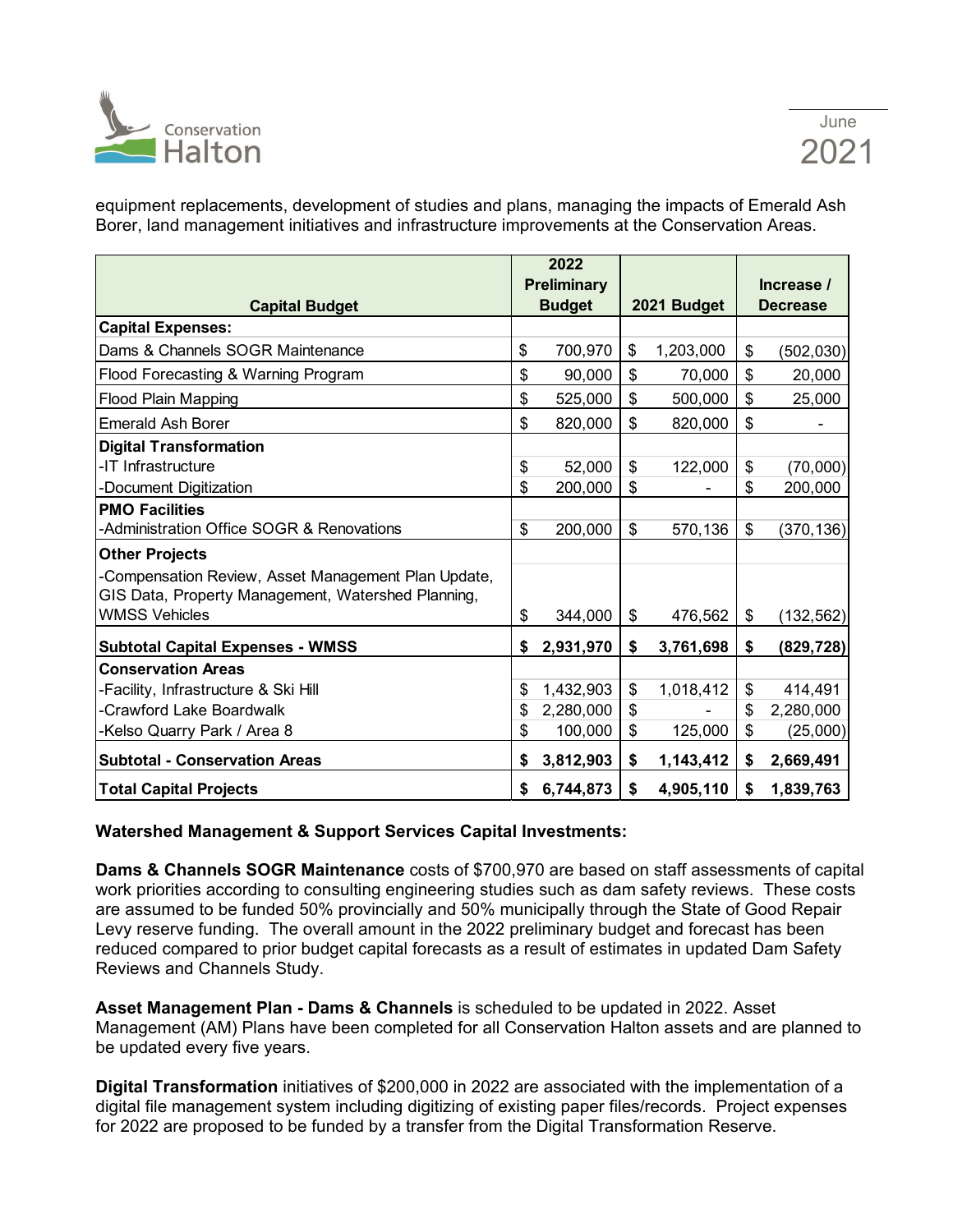



**PMO Facilities Administration Office** capital work of \$200,000 will fund state of good repair maintenance and office space renovations. Office renovations work will consider the impact of the virtual office continuing in some form after COVID-19. The Operations Centre proposed in the 2021 budget forecast for 2022 is being deferred in the forecast to revisit staff space needs post COVID-19.

### **Conservation Area Capital Investments:**

**Facility, Infrastructure & Ski Hill** costs of \$1,432,903 include \$213,000 in state of good repair work and IT infrastructure, \$950,000 for improvements in snowmaking and facilities as well as rental fleet and snow groomer replacements, and \$269,903 in vehicle and equipment replacements.

**Crawford Lake Boardwalk** project with an estimated cost of \$2,280,000 was announced in April 2021 as a successful grant through the Investing in Canada Infrastructure Program (ICIP) and is being added to the 2022 capital budget. ICIP will provide Federal and Provincial funding totalling \$1,671,924 with the balance of \$608,076 to be funded by Conservation Halton. The Board approved in October 2019 the grant application submission and the use of Developer Contributions collected by Halton Region to fund Conservation Halton's portion of the project. The funding agreement with ICIP is still to be received. Preliminary engineering design work will commence later this year. This project will include improvements to extend the boardwalk's lifespan, meet accessibility requirements and is expected to be completed by late 2024.

**Kelso Quarry Park / Area 8** - Capital work has been included in the 2022 preliminary budget and 2021 budget to begin to gradually open this area to the public through a reservation system. Increased public demand for park space as a result of COVID-19 and area growth has been a driver in advancing the Kelso Quarry Park enhancements. The Kelso Master Plan, first presented to the Board in June 2018 and approved in fall 2020 contains improvements at Kelso Quarry Park of approximately \$7 million including trails, boardwalk, seasonal activities and visitor centre. The Conservation Halton Foundation is in the process of developing a capital fundraising campaign to support funding needs with the remainder of project funding proposed to come from Developer Contributions collected by Halton Region. The 2022 budget capital forecast includes estimated capital outlays for this area that are subject to revision as the capital campaign and capital priorities are further refined.

### **Sources of Capital Budget Funding**

A summary of the 2022 proposed capital funding sources is provided in the chart below: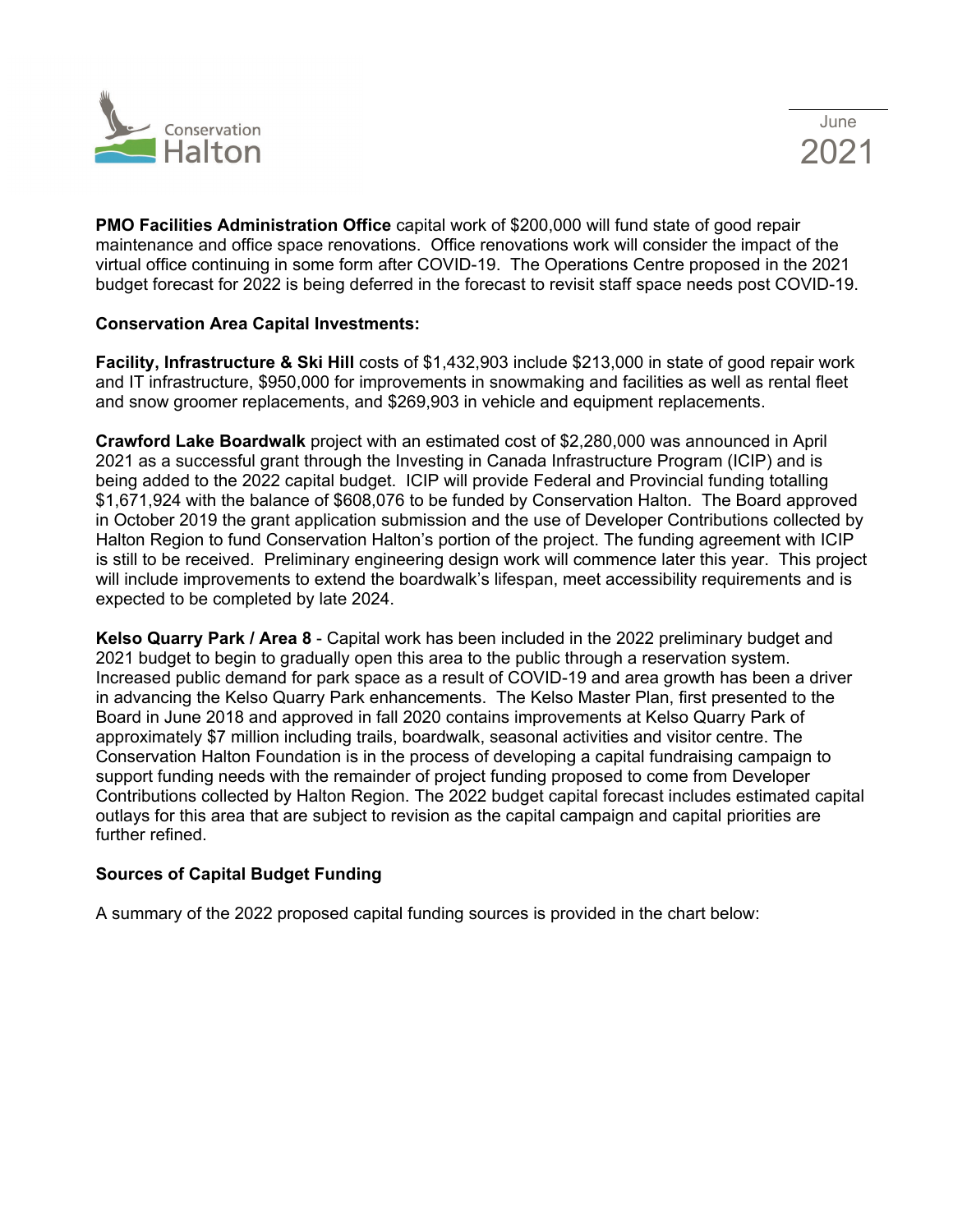

|                                               |    | 2022<br><b>Preliminary</b> |    |             |    | Increase /      |
|-----------------------------------------------|----|----------------------------|----|-------------|----|-----------------|
| <b>Capital Budget Funding</b>                 |    | <b>Budget</b>              |    | 2021 Budget |    | <b>Decrease</b> |
| WMSS:                                         |    |                            |    |             |    |                 |
| Provincial Funding - Dams & Channels          | \$ | 350,485                    | \$ | 601,500     | \$ | (251, 015)      |
| Municipal Funding                             | \$ | 262,000                    | \$ | 257,000     | \$ | 5,000           |
| Municipal Funding Other - EAB                 | \$ | 804,000                    | \$ | 804,000     | \$ |                 |
| Municipal Funding Other - Flood Plain Mapping | \$ | 525,000                    | \$ | 500,000     | \$ | 25,000          |
| Municipal Debt Financing                      | \$ |                            | \$ | 526,500     | \$ | (526, 500)      |
| Other Funding Grants and Program Funding      | \$ | 146,000                    | \$ | 116,000     | \$ | 30,000          |
| <b>Transfer from Reserves</b>                 | \$ | 844,485                    | \$ | 956,698     | \$ | (112, 213)      |
| <b>Conservation Areas:</b>                    |    |                            |    |             |    |                 |
| <b>Transfer from Reserves</b>                 | \$ | 1,532,903                  | \$ | 1,143,412   | \$ | 389,491         |
| Other Funding Grants and Program Funding      | \$ | 1,671,924                  | \$ |             | \$ | 1,671,924       |
| <b>Developer Contributions</b>                | \$ | 608,076                    | \$ |             | \$ | 608,076         |
| <b>Total Capital Funding</b>                  | S  | 6,744,873                  | S  | 4,905,110   | S  | 1,839,763       |

Other Municipal Funding for Emerald Ash Borer (EAB) treatment and Flood Plain Mapping are consistent with the business plans submitted to Halton Region Council for these projects. There is no debt financing requested in the 2022 preliminary capital budget based on proposed capital projects.

### **Reserve Transfers**

The summary below provides the recommended transfers to and from reserves in the 2022 preliminary budget and the resulting projected reserve balances at December 31, 2022. A reserve continuity schedule with reserve balances to 2031 is also provided in the financial attachment.

| <b>Conservation Halton Reserves</b>                     | <b>Reserves</b><br>Projected<br><b>Balance Dec.</b><br>31.2021 | Contribution<br>from<br><b>Municipal</b><br><b>Funding</b> | <b>Contribution</b><br>from<br><b>Surplus</b> | State of<br>Good Repair<br>Levy | Contribution to<br>Capital<br><b>Projects</b> | Contribution<br>to Operating<br><b>Expenses</b> | <b>Reserves</b><br>Projected<br><b>Balance Dec.</b><br>31, 2022 |
|---------------------------------------------------------|----------------------------------------------------------------|------------------------------------------------------------|-----------------------------------------------|---------------------------------|-----------------------------------------------|-------------------------------------------------|-----------------------------------------------------------------|
| <b>Watershed Management &amp; Support Services</b>      |                                                                |                                                            |                                               |                                 |                                               |                                                 |                                                                 |
| Vehicle and Equipment                                   | 625.967                                                        |                                                            |                                               |                                 | (94,000)                                      |                                                 | 531,967                                                         |
| <b>Building</b>                                         | 153.470                                                        |                                                            |                                               |                                 | (100,000)                                     |                                                 | 53,470                                                          |
| Building - State of Good Repair                         | 299,757                                                        |                                                            |                                               | 164.000                         | (100,000)                                     |                                                 | 363,757                                                         |
| Watershed Management Capital - Municipal Funds and Self |                                                                |                                                            |                                               |                                 |                                               |                                                 |                                                                 |
| <b>Generated Funds</b>                                  | 954.564                                                        |                                                            |                                               | 316,500                         | (350, 485)                                    |                                                 | 920.579                                                         |
| Watershed Management & Support Services Stabilization   | 1.789.212                                                      |                                                            |                                               |                                 |                                               | (100,000)                                       | 1,689,212                                                       |
| Capital Projects - Debt Financing Charges               | 425,564                                                        |                                                            |                                               |                                 |                                               |                                                 | 425,564                                                         |
| Digital Transformation                                  | 254,900                                                        |                                                            |                                               |                                 | (200,000)                                     |                                                 | 54,900                                                          |
| Legal - Planning & Watershed Management                 | 258,891                                                        |                                                            |                                               |                                 |                                               |                                                 | 258,891                                                         |
| Legal - Corporate                                       | 200,000                                                        |                                                            |                                               |                                 |                                               |                                                 | 200,000                                                         |
| <b>Water Festival</b>                                   | 170,296                                                        |                                                            |                                               |                                 | -                                             | (10,000)                                        | 160,296                                                         |
| <b>Land Securement</b>                                  | 85.437                                                         | 25,000                                                     |                                               |                                 |                                               |                                                 | 110,437                                                         |
| <b>Property Management</b>                              | 80,629                                                         |                                                            |                                               |                                 |                                               |                                                 | 80,629                                                          |
| Stewardship and Restoration                             | 259,011                                                        |                                                            |                                               |                                 | -                                             | (63,500)                                        | 195,511                                                         |
| <b>Conservation Areas</b>                               |                                                                |                                                            |                                               |                                 |                                               |                                                 |                                                                 |
| Capital                                                 | 2,402,091                                                      |                                                            | 372,118                                       |                                 | (1,532,903)                                   |                                                 | 1,241,306                                                       |
| Stabilization                                           | 1,000,568                                                      |                                                            |                                               |                                 |                                               |                                                 | 1,000,568                                                       |
| <b>Total Reserves</b>                                   | 8,960,357                                                      | 25,000                                                     | 372,118                                       | 480,500                         | (2,377,388)                                   | (173,500)                                       | 7,287,087                                                       |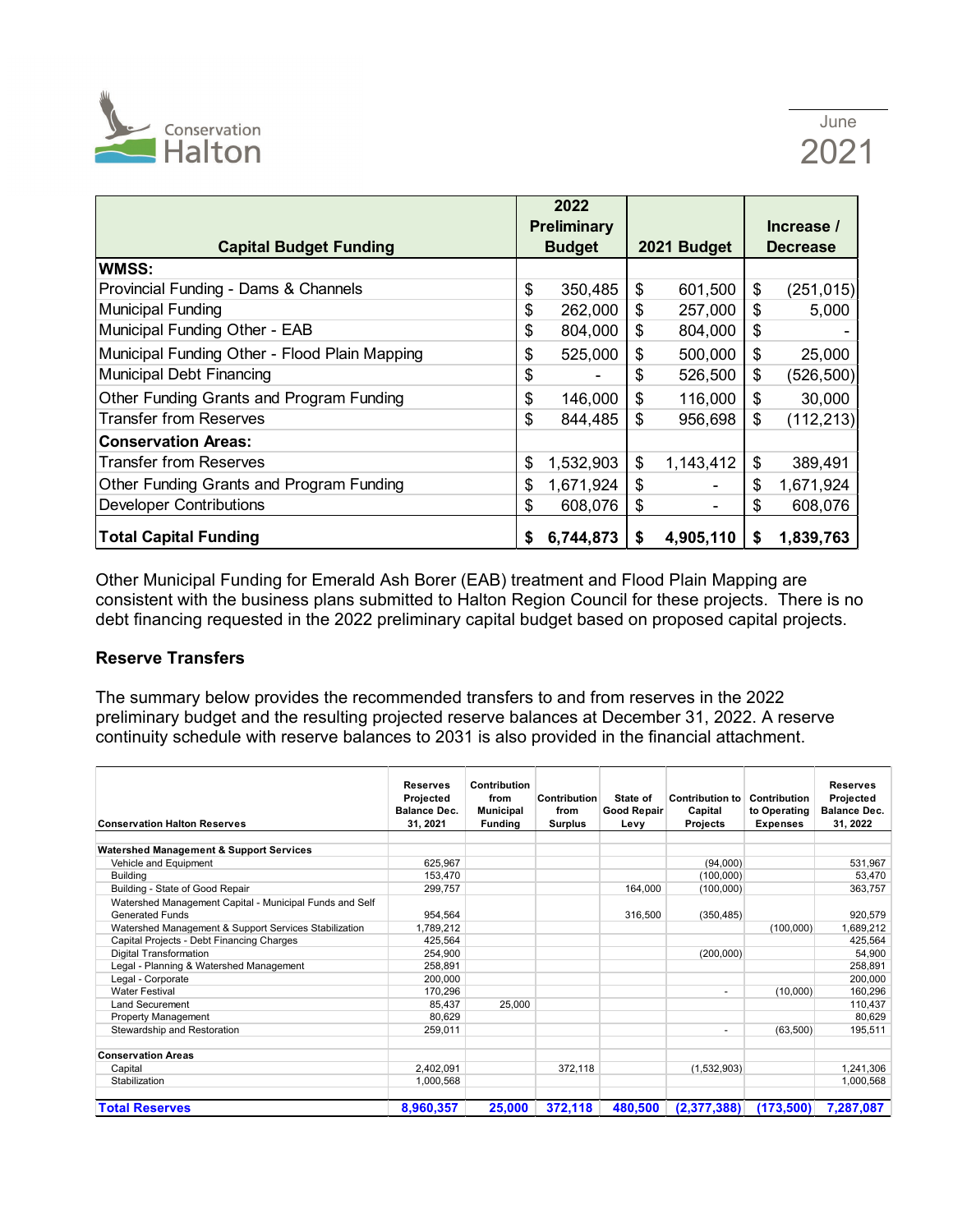

### **Municipal Funding**

Municipal funding in the 2022 preliminary budget totals almost \$10.8 million. The \$361,577 increase in municipal funding is 3.5% more than was requested in 2021. The increase requested is within the Region of Halton budget guideline established for the 2021 budget. The guideline for the 2022 budget is anticipated to be received in July 2021.

| <b>Total Municipal Funding:</b>         | Preliminary<br>Budget 2022 | Budget 2021  | \$ Increase<br>(Decrease) | % Increase |
|-----------------------------------------|----------------------------|--------------|---------------------------|------------|
|                                         |                            |              |                           |            |
| Operating                               | \$10,049,956               | \$9,695,379  | \$354,577                 | 3.7%       |
| Capital                                 | 262,000                    | 257,000      | 5,000                     | 1.9%       |
|                                         | 10,311,956                 | 9,952,379    | 359,577                   | 3.6%       |
| State of Good Repair (SOGR) Levy - Dams |                            |              |                           |            |
| & Channels; Buildings                   | 480,500                    | 478,500      | 2,000                     | 0.4%       |
| <b>Municipal Funding total</b>          | \$10,792,456               | \$10,430,879 | \$361,577                 | 3.5%       |

Municipal funding continues to be less than 30% of funding sources in the budget. The municipal funding increase included in the 2021 budget forecast for 2022 was 4.1%. A municipal funding forecast is provided in the financial attachment with annual municipal funding increases ranging from 3.1% to 4.5%.

### **2022 Preliminary Budget and Operating Forecast 2023-2031**

Key assumptions and drivers included in the budget and operating forecast are as follows:

- The addition of two new staff positions per year have been assumed in the Watershed Management and Support Services (WMSS) operating forecast that reflect future growth and maintaining program service levels. Program service level reviews are completed annually as part of the budget process to reflect service level changes.
- Compensation and other expenses in the forecast have been assumed to increase annually at the estimated rate of inflation of 2%.
- Program revenues for Watershed Management and Support Services program are assumed to increase annually by inflation and increase 2% to 5% in the Conservation Areas.

The operating forecast includes the estimated costs of servicing existing debt and new debt financing for anticipated capital projects for the 50% municipal portion of dams and channels capital projects and for major facility projects proposed at the Administration Office and Operations Centre. The estimated debt financing charges included in the operating forecast related to municipal debt financing have been provided by Region of Halton staff for the 2021 budget forecast and are subject to revision.

### **2022 Preliminary Budget and Capital Forecast 2023-2031**

The development of the capital budget forecast and overall financing strategy considers the following: 1) strategic initiatives in Conservation Halton's Strategic Plan Momentum; 2) capital priorities identified in Asset Management Plans; 3) Emerald Ash Borer and Flood Plain Mapping Business Plans; and 4) Park Master Plans. The capital budget as proposed will ensure assets are maintained in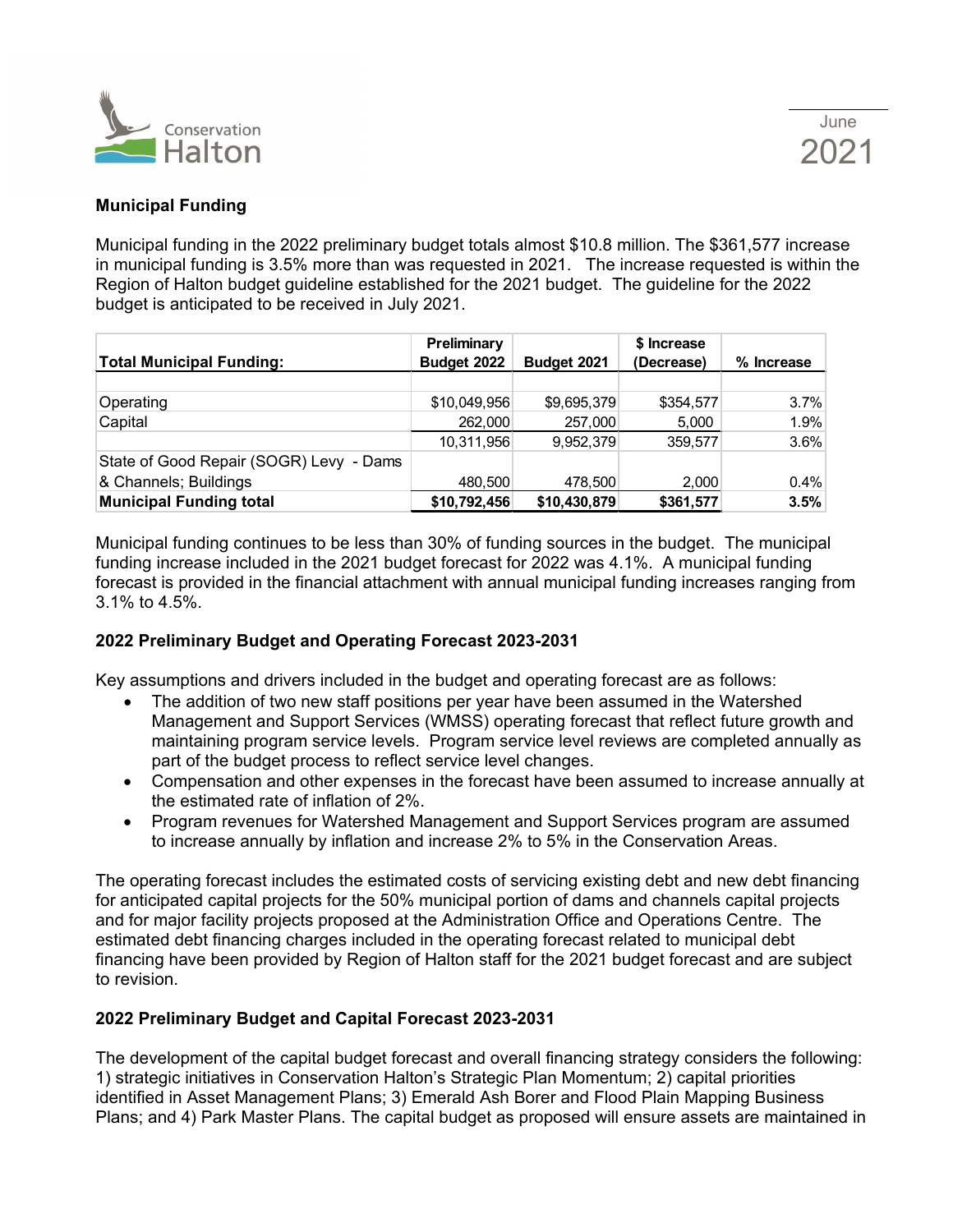

a state of good repair and address the impact of growth in the region on Conservation Halton's infrastructure while ensuring long-term fiscal sustainability.

The largest portion of the Watershed Management and Support Services capital budget is related to dams and channels rehabilitation and replacement projects. The dams and channels capital projects are based on information prepared by Conservation Halton's Capital Project staff. Dams and channels capital projects are assumed to be funded 50% municipally through the State of Good Repair Levy reserve funding and debt financing for channel and Scotch Block Dam repairs and the remaining 50% provincially which is approved through a grant application process.

Conservation Areas capital projects in the capital forecast continue to include three projects totalling approximately \$24 million based on business cases previously provided to the Board. The capital projects are related to recreation centres and water distribution and sewer collection systems. These projects will be reassessed over the next year when vacant staff resources are in place and with a new lens in light of COVID-19 impacts on park operations and changing visitor demands. This reassessment will ensure Conservation Halton is making wise capital investments that are financially sustainable and leverages available infrastructure grant funding.

The Strategic Plan initiatives included in the capital forecast will enable Conservation Halton to invest in innovation and technology to continue to modernize operations, streamline service delivery and improve resource management.

### **Impact on Strategic Goals**

This report supports the Momentum priority of Organizational Sustainability.

### **Financial Impact**

Conservation Halton staff have developed a preliminary budget for 2022 with consideration of current fiscal pressures and the need to balance these pressures with providing core services in a growing watershed and meeting strategic plan objectives.

The 2022 preliminary budget addresses increased costs through operational efficiencies and continuous improvements and includes an increase of 3.5% in municipal funding. The proposed 2022 preliminary budget continues to provide for investments in programs to enhance service delivery, supports digital transformation initiatives, watershed planning work, greenspace and property management initiatives, floodplain mapping, flood forecasting, and enhances user experiences at our parks.

Signed & respectfully submitted: Approved for circulation:

Marniegrys

Marnie Piggot Hassaan Basit

**FOR QUESTIONS ON CONTENT:** Marnie Piggot; Director Finance

Tresseren -

President & CEO/Secretary-Treasurer

905-336-1158, ext. 2240; [mpiggot@hrca.on.ca;](mailto:mpiggot@hrca.on.ca)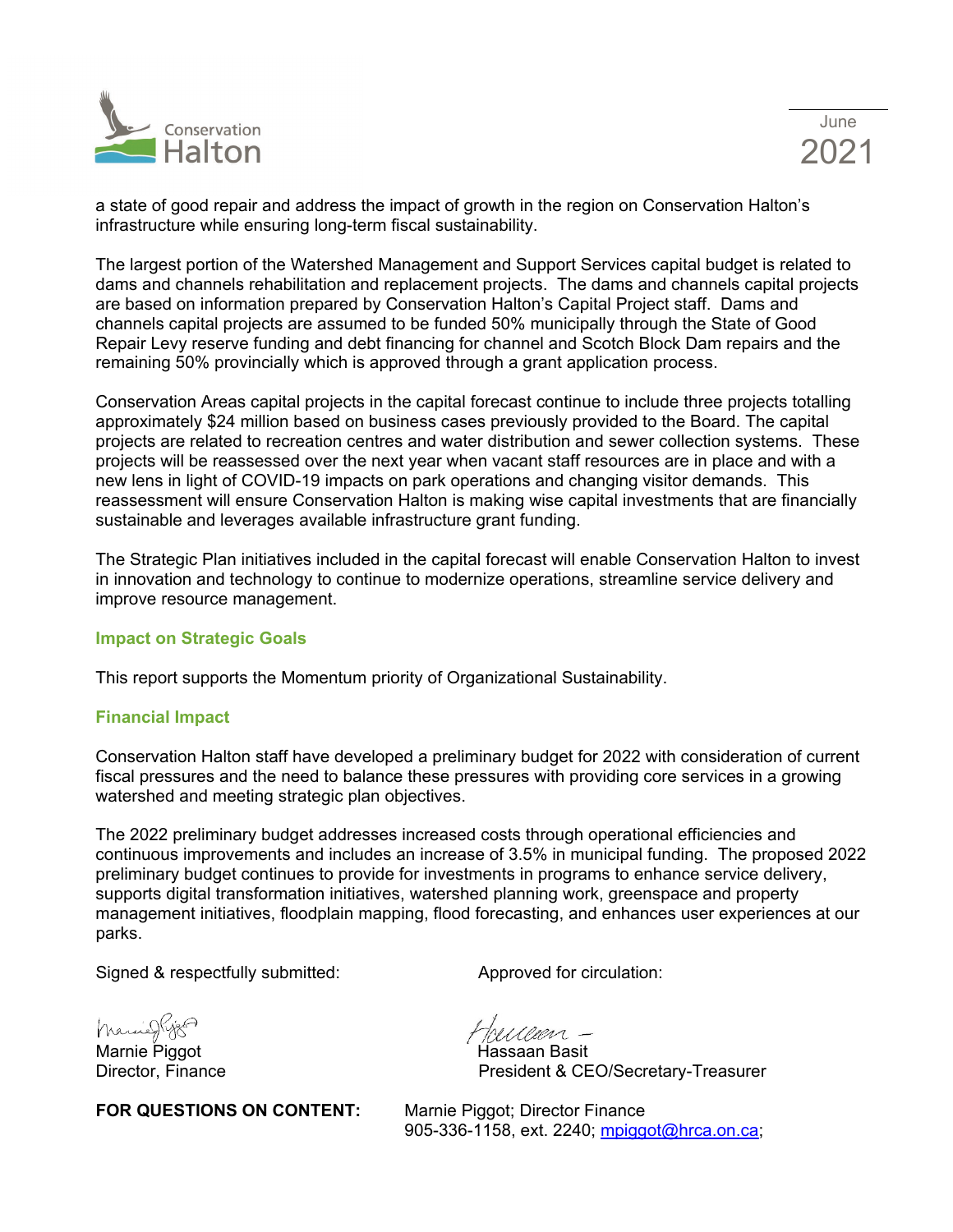# CONSERVATION HALTON

# CONSERVATION HALTON<br>2022 PRELIMINARY BUDGET



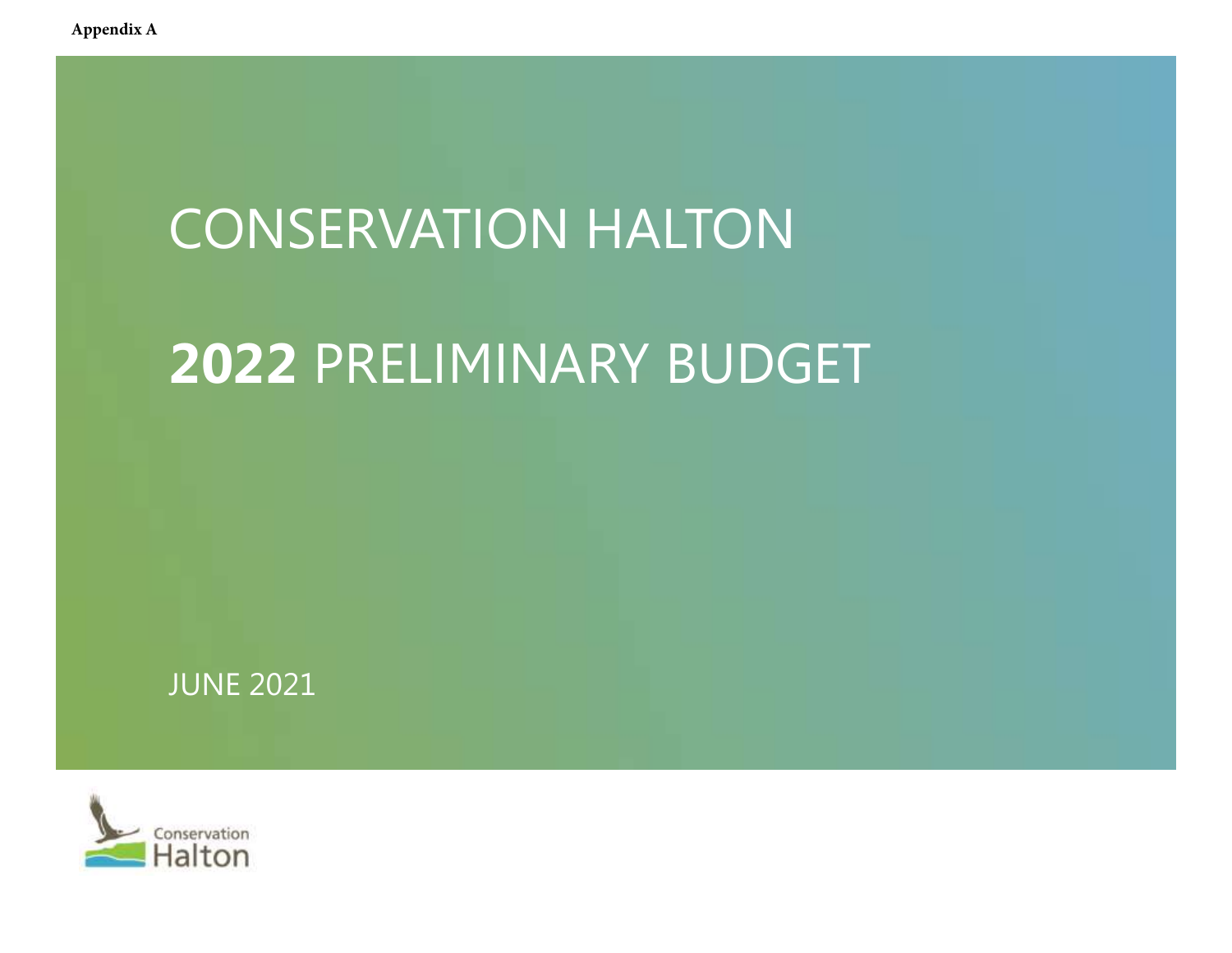## TABLE OF CONTENTS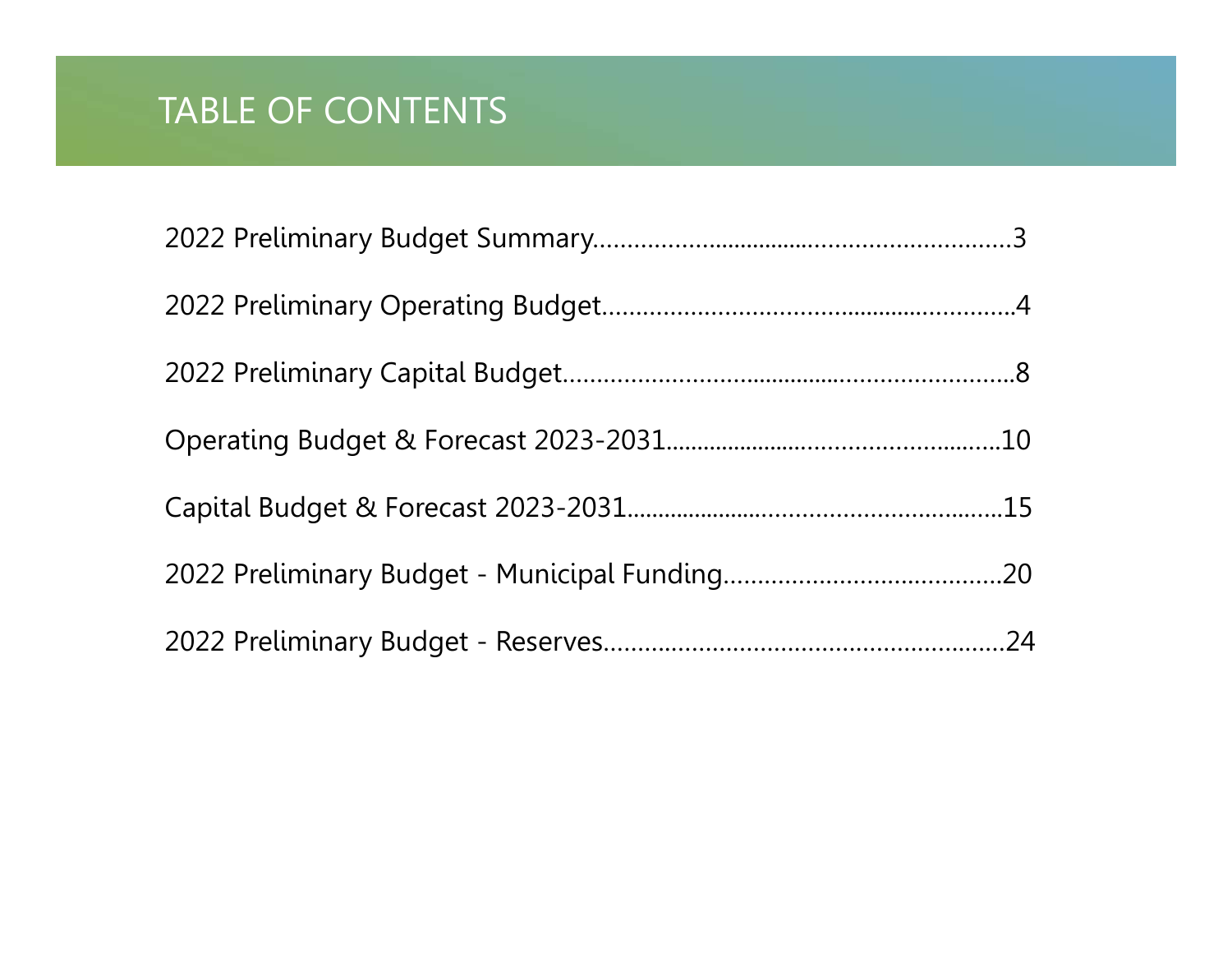# <sup>2022</sup>PRELIMINARY BUDGET SUMMARY

## Total Budget Funding Sources \$40,168,602



- Program Revenue, Chargebacks & Reserves 55%
- Municipal Funding 27%
- Other Funding 14%
- **Provincial Funding 4%**

| <b>DGET SUMMARY</b>              |             |             |
|----------------------------------|-------------|-------------|
|                                  |             |             |
|                                  |             |             |
|                                  |             |             |
| <b>Operating Budget</b>          | 2022 Budget | 2021 Budget |
| Corporate Services               | 4,463,336   | 4,432,544   |
| Corporate Compliance             | 866,507     | 774,777     |
| Flood Forecasting & Operations   | 608,217     | 508,284     |
| Planning & Watershed Management  | 5,378,526   | 4,893,668   |
| Science & Partnerships           | 1,889,364   | 1,992,466   |
| Project Management Office        | 2,985,409   | 2,721,509   |
| <b>WMSS Operations</b>           | 1,700,236   | 1,623,476   |
| Debt Financing                   | 641,371     | 619,245     |
| Reserves                         | 25,000      | 25,000      |
| <b>Conservation Areas</b>        | 14,385,263  | 13,843,514  |
| State of Good Repair Levy        | 480,500     | 478,500     |
|                                  | 33,423,729  | 31,912,984  |
| <b>Capital Budget</b>            | 2022 Budget | 2021 Budget |
| <b>Corporate Services</b>        | 70,000      | 15,000      |
| Other Foundation Funded Projects | 100,000     | 100,000     |
|                                  | 25,000      |             |
| Corporate Compliance             | 790,970     | 1,273,000   |
| Flood Forecasting & Operations   |             |             |

| <b>Operating Budget</b>                     | 2022 Budget | 2021 Budget             |
|---------------------------------------------|-------------|-------------------------|
| <b>Corporate Services</b>                   | 4,463,336   | 4,432,544               |
| Corporate Compliance                        | 866,507     | 774,777                 |
| Flood Forecasting & Operations              | 608,217     | 508,284                 |
| Planning & Watershed Management             | 5,378,526   | 4,893,668               |
| Science & Partnerships                      | 1,889,364   | 1,992,466               |
| Project Management Office                   | 2,985,409   | 2,721,509               |
| <b>WMSS Operations</b>                      | 1,700,236   | 1,623,476               |
| Debt Financing                              | 641,371     | 619,245                 |
| Reserves                                    | 25,000      | 25,000                  |
| <b>Conservation Areas</b>                   | 14,385,263  | 13,843,514              |
| State of Good Repair Levy                   | 480,500     | 478,500                 |
|                                             | 33,423,729  | 31,912,984              |
| <b>Capital Budget</b>                       | 2022 Budget | 2021 Budget             |
| Corporate Services                          | 70,000      | 15,000                  |
| Other Foundation Funded Projects            | 100,000     | 100,000                 |
| Corporate Compliance                        | 25,000      |                         |
| Flood Forecasting & Operations              | 790,970     | 1,273,000               |
| Planning & Watershed Management             | 580,000     | 550,000                 |
| Science & Partnerships                      |             |                         |
| Project Management Office                   | 200,000     | 714,136                 |
| <b>Emerald Ash Borer</b>                    | 820,000     | 820,000                 |
| IT Infrastructure & Digital Transformation  | 252,000     | 122,000                 |
| Vehicle & Equipment Replacement             | 94,000      | 167,562                 |
| <b>Conservation Areas</b>                   | 3,812,903   | 1,143,412               |
|                                             | 6,744,873   | 4,905,110               |
| <b>Total Operating &amp; Capital Budget</b> |             | 40,168,602 \$36,818,094 |